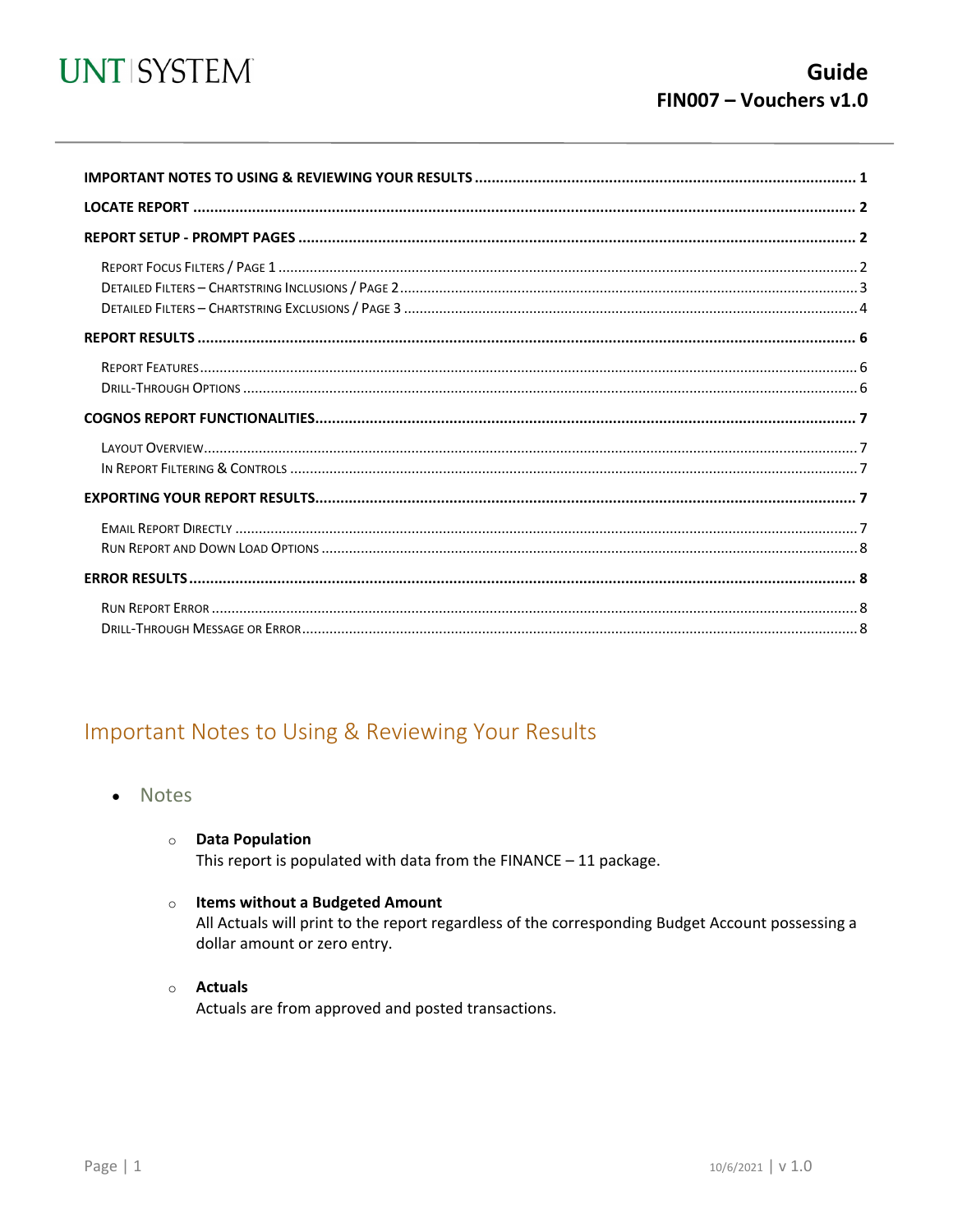## Locate Report

1. From the Budget & Planning **[Reporting Page](https://finance.untsystem.edu/reporting)**, locate

"FIN007 - [Vouchers"](https://cognospd.admin.unt.edu/bi/?pathRef=.public_folders%2FUniversity%2Bof%2BNorth%2BTexas%2BSystem%2FAccounts%2BPayable%2FFIN007%2B-%2BVouchers)

**2. Login** to IBM Cognos to run the report.

# Report Setup- Prompt Pages

## Report Setup - Prompt Pages

All initial **Landing Pages** for reports on the Cognos System will appear similar in format. You will have a set of filtering choices based on the source's available data.



### REPORT FOCUS FILTERS / PAGE 1

1. Select your parameter choices. (No parameters within this report are required).

| <b>Business Unit</b>  | Default will pull "All Units" or you may select one particular<br>unit by which to filter the report.                                                                                                                                                                                                                                                                                                                                                                                                                              |
|-----------------------|------------------------------------------------------------------------------------------------------------------------------------------------------------------------------------------------------------------------------------------------------------------------------------------------------------------------------------------------------------------------------------------------------------------------------------------------------------------------------------------------------------------------------------|
| Voucher               | If you know a particular Voucher you would like to filter by,<br>enter here. When you are ready, click the Insert Button. All<br>items you have typed/pasted into the box will move to the<br><b>Choices Box.</b>                                                                                                                                                                                                                                                                                                                  |
| Department or Manager | You can Search by either the Department or Manager, you<br>may type here and search. For further search features, click<br>the Options Link to expand additional search methods. Your<br>results appear in the left box. Highlight any or all results and<br>click the Insert Button to include as your filter choice here.<br>*Notes: CTRL + Click to choose more than one.<br>If you need to view several departments and have a numbered list,<br>you can use the department selection on the Detailed Filters/Page<br>2 below. |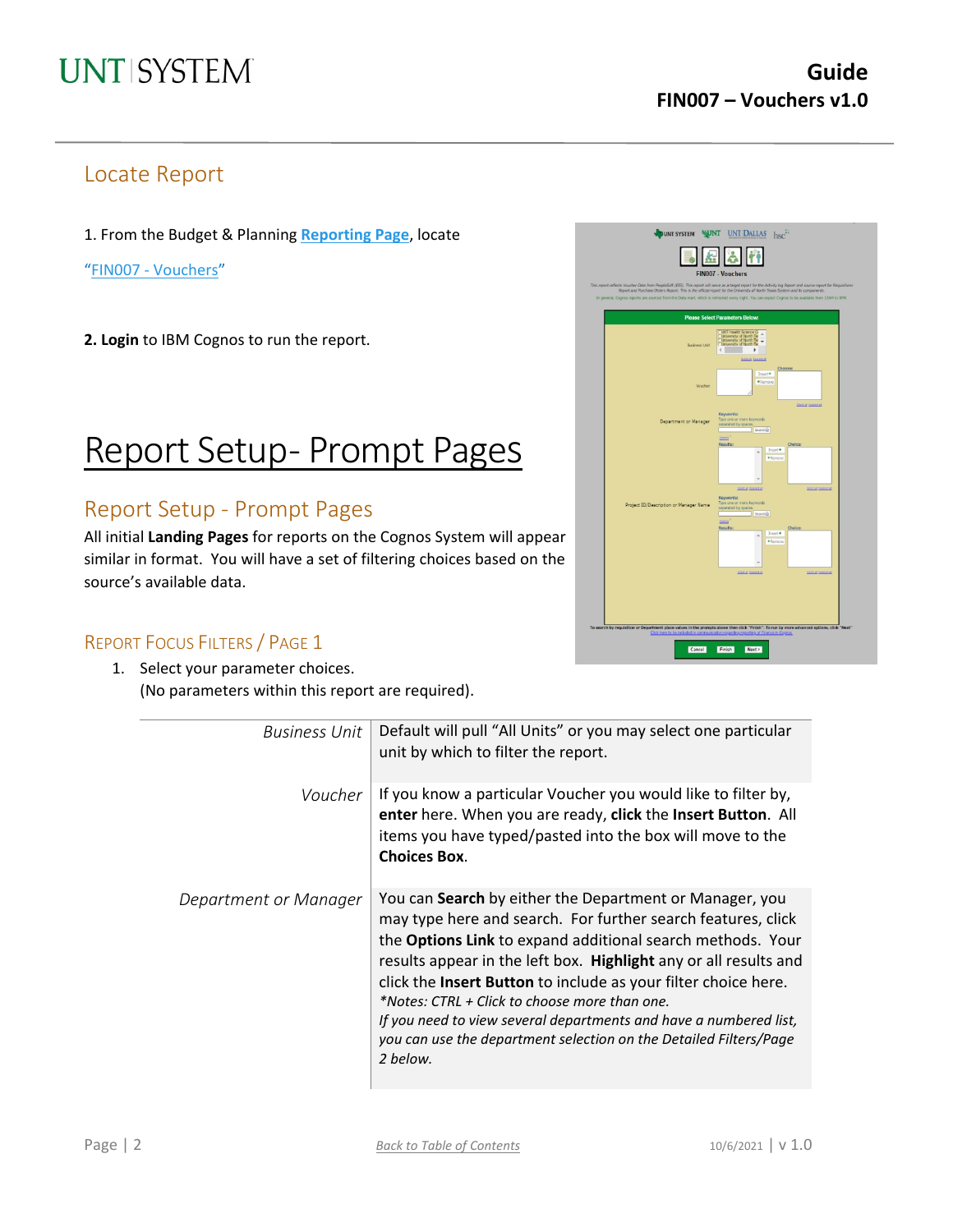

| Project ID/Description or<br>Manager Name | You can Search by either the Project ID, Project Descriptions<br>or if you know the manager, you may type here and search.<br>For further search features, click the Options Link to expand<br>additional search methods. Your results appear in the left<br>box. Highlight any or all results and click the Insert Button<br>to include as your filter choice here.<br>*Notes: CTRL + Click to choose more than one.<br>If you need to view several departments and have a numbered list,<br>you can use the department selection on the Detailed Filters/Page<br>2 below. |
|-------------------------------------------|-----------------------------------------------------------------------------------------------------------------------------------------------------------------------------------------------------------------------------------------------------------------------------------------------------------------------------------------------------------------------------------------------------------------------------------------------------------------------------------------------------------------------------------------------------------------------------|
|                                           |                                                                                                                                                                                                                                                                                                                                                                                                                                                                                                                                                                             |

2. If you are satisfied with your choices and do not need to engage Detailed Filters, click the **Finish Button**. Otherwise, to run by other FoaPs elements, click the **Next Button**.

### DETAILED FILTERS – CHARTSTRING INCLUSIONS / PAGE 2

3. Select your parameter choices.

*Remember that prompts filter your data. By entering values into the prompts you narrow the result sets. Start off by casting a wide net by only using one prompt. You can always rerun the report with additional prompt to narrow the results as needed.*

| Vendor Lookup                 | If you know a particular Vendor you would like to filter by,<br>enter here. When you are ready, click the Insert Button. All<br>items you have typed/pasted into the box will move to the<br><b>Choices Box.</b> |
|-------------------------------|------------------------------------------------------------------------------------------------------------------------------------------------------------------------------------------------------------------|
| Vendor Invoice #              | If you know a particular Vendor Invoice # you would like to<br>filter by, enter here.                                                                                                                            |
| <b>Approval Status</b>        | Default will pull "All Approval Status" or you may select one<br>particular status by which to filter the report.                                                                                                |
| Tolerance Status              | Default will pull "All Tolerance Status" or you may select one<br>particular unit by which to filter the report.                                                                                                 |
| Purchase Order                | If you know a particular Purchase Order you would like to<br>filter by, enter here.                                                                                                                              |
| Purchase Order Line<br>Number | If you know a particular Purchase Order Line Number you<br>would like to filter by, enter here.                                                                                                                  |

4. If you are satisfied with your choices and do not need to engage FOAPs exclusion Filters, click the **Finish Button**. Otherwise, to run by excluding particular FoaPs elements, click the **Next Button**.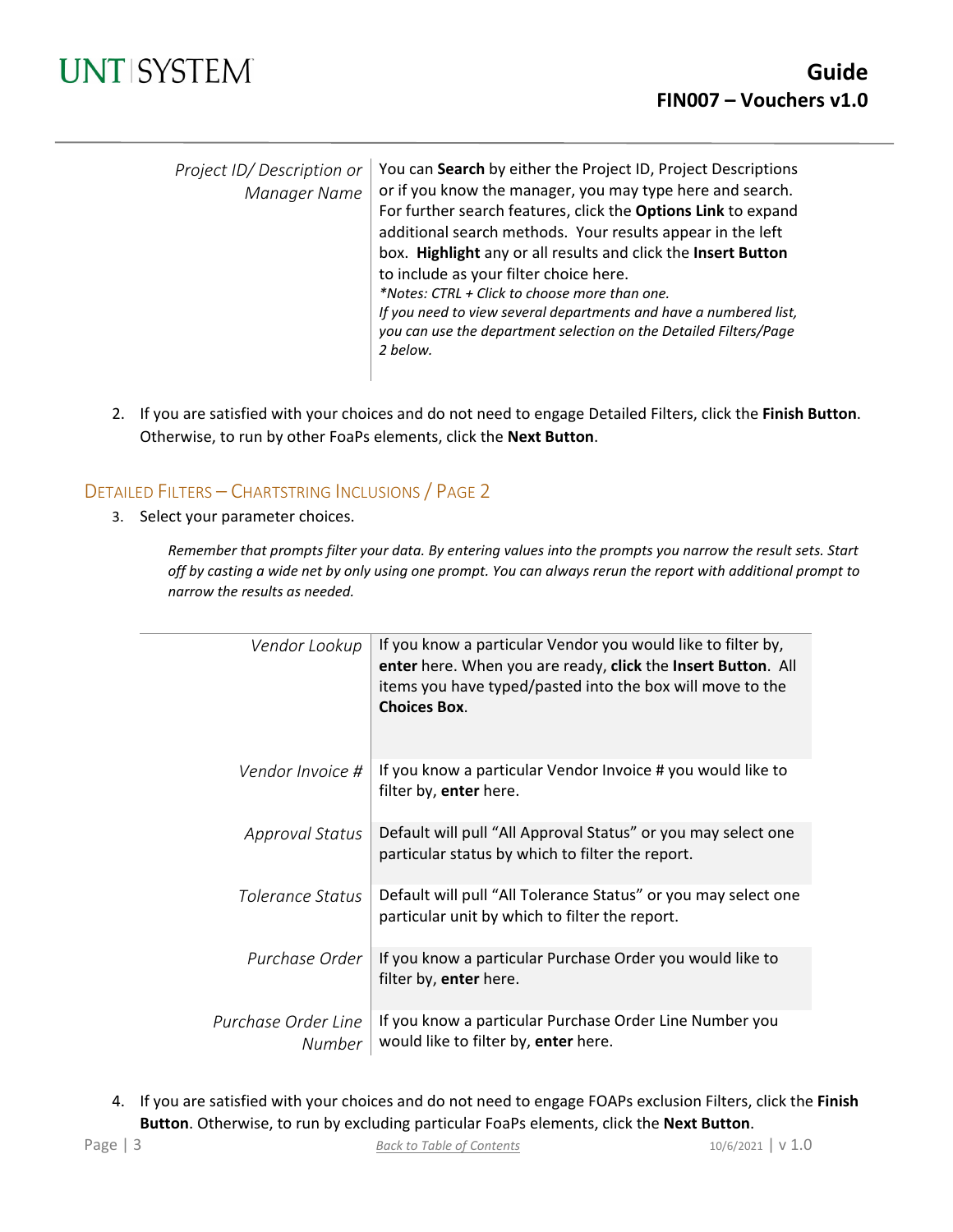### DETAILED FILTERS – CHARTSTRING INCLUSIONS / PAGE 3

5. Select your parameter choices.

*Remember that prompts filter your data. By entering values into the prompts you narrow the result sets. Start off by casting a wide net by only using one prompt. You can always rerun the report with additional prompt to narrow the results as needed.*

| <b>Fund Category</b>    | You can either enter a Fund Cat within this box or paste.<br>Several numbers may be entered here but each one must be<br>on its own line to filter correctly. When you are ready, click<br>the Insert Button. All items you have typed/pasted into the<br>box will move to the Choices Box.                |
|-------------------------|------------------------------------------------------------------------------------------------------------------------------------------------------------------------------------------------------------------------------------------------------------------------------------------------------------|
| Fund                    | If you know a particular Fund you would like to filter by,<br>enter here. When you are ready, click the Insert Button. All<br>items you have typed/pasted into the box will move to the<br><b>Choices Box.</b>                                                                                             |
| Function                | If you know a particular Function you would like to filter by,<br>enter here. When you are ready, click the Insert Button. All<br>items you have typed/pasted into the box will move to the<br><b>Choiecs Box.</b>                                                                                         |
| Department              | If you chose Department(s) on the first page, they will<br>automatically appear here. You can type or paste multiple<br>choices additionally within the Right Box to insert additional<br>or from a list. When you are ready be sure to click the Insert<br>Button to add your entries to the Choices Box. |
| Account                 | If you know a particular Account you would like to filter by,<br>enter here. When you are ready, click the Insert Button. All<br>items you have typed/pasted into the box will move to the<br><b>Choices Box.</b>                                                                                          |
| Project                 | If you chose Project(s) on the first page, they will<br>automatically appear here. You can type or paste multiple<br>choices additionally within the Right Box to insert additional<br>or from a list. When you are ready be sure to click the Insert<br>Button to add your entries to the Choices Box.    |
| <b>PC Business Unit</b> | Available PCBUs are displayed in the dropdown. If you know<br>a particular PC Business Unit you would like to filter by,<br>select it here. If using a PCBU, only one may be filtered for<br>at a time                                                                                                     |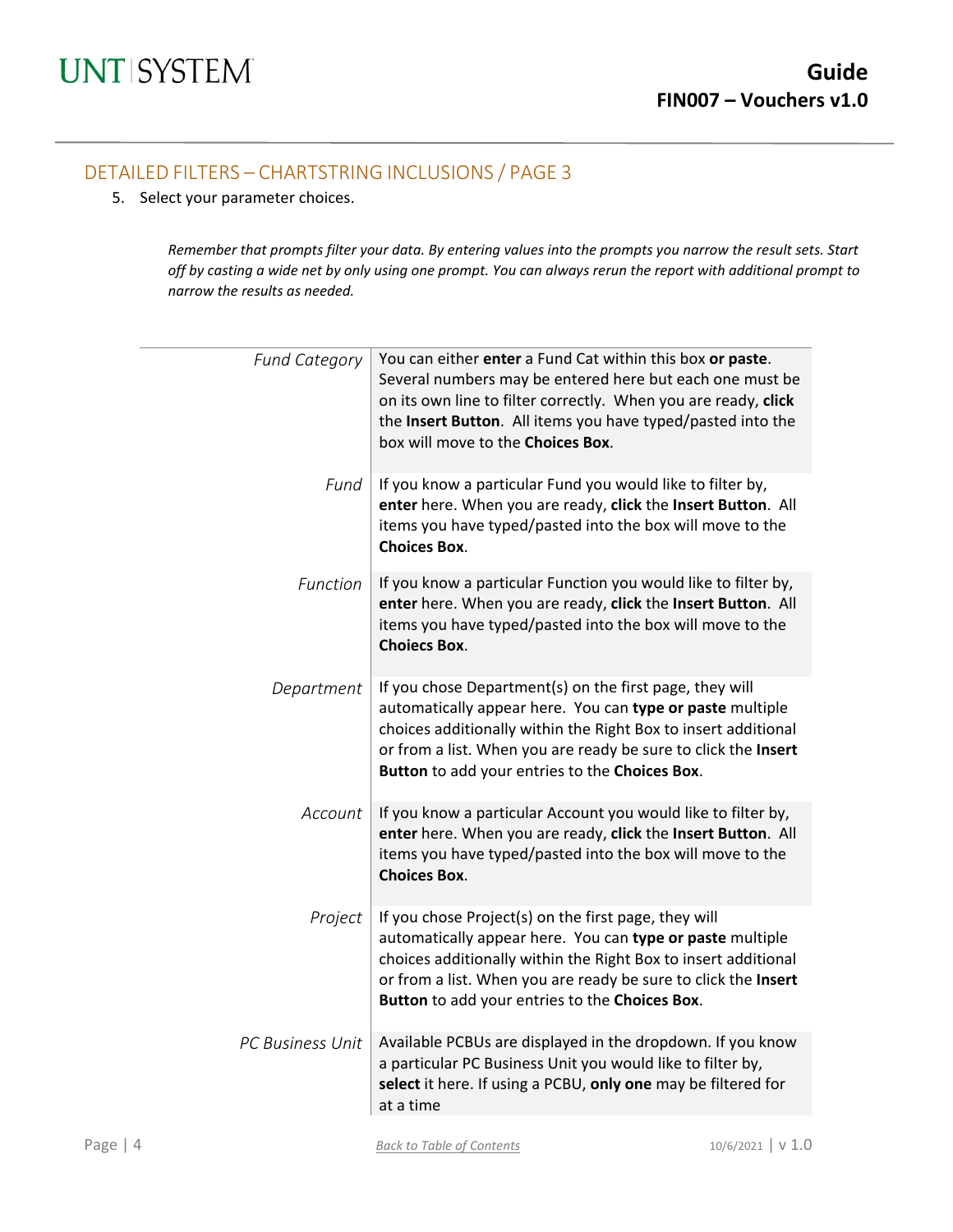| Activity | I If you know a particular Activity you would like to filter by,<br>enter here. When you are ready, click the Insert Button. All<br>items you have typed/pasted into the box will move to the<br><b>Choices Box.</b> |
|----------|----------------------------------------------------------------------------------------------------------------------------------------------------------------------------------------------------------------------|
| Program  | If you know a particular Program you would like to filter by,<br>enter here. When you are ready, click the Insert Button. All<br>items you have typed/pasted into the box will move to the<br><b>Choices Box.</b>    |
| Purpose  | If you know a particular Purpose you would like to filter by,<br>enter here. When you are ready, click the Insert Button. All<br>items you have typed/pasted into the box will move to the<br><b>Choices Box.</b>    |
| Site     | If you know a particular Site you would like to filter by, enter<br>here. When you are ready, click the Insert Button. All items<br>you have typed/pasted into the box will move to the Choices<br>Box.              |

6. If you are satisfied with your choices and do not need to engage FOAPs exclusion Filters, click the **Finish Button**. Otherwise, to run by excluding particular FoaPs elements, click the **Next Button**.

7. When you are satisfied with your choices, click the Finish Button to run the report.

*\*If you need to make changes or want to check your filters, you can click the Back Button at any time to review and click the Finish Button from any point without having to re-enter your information.*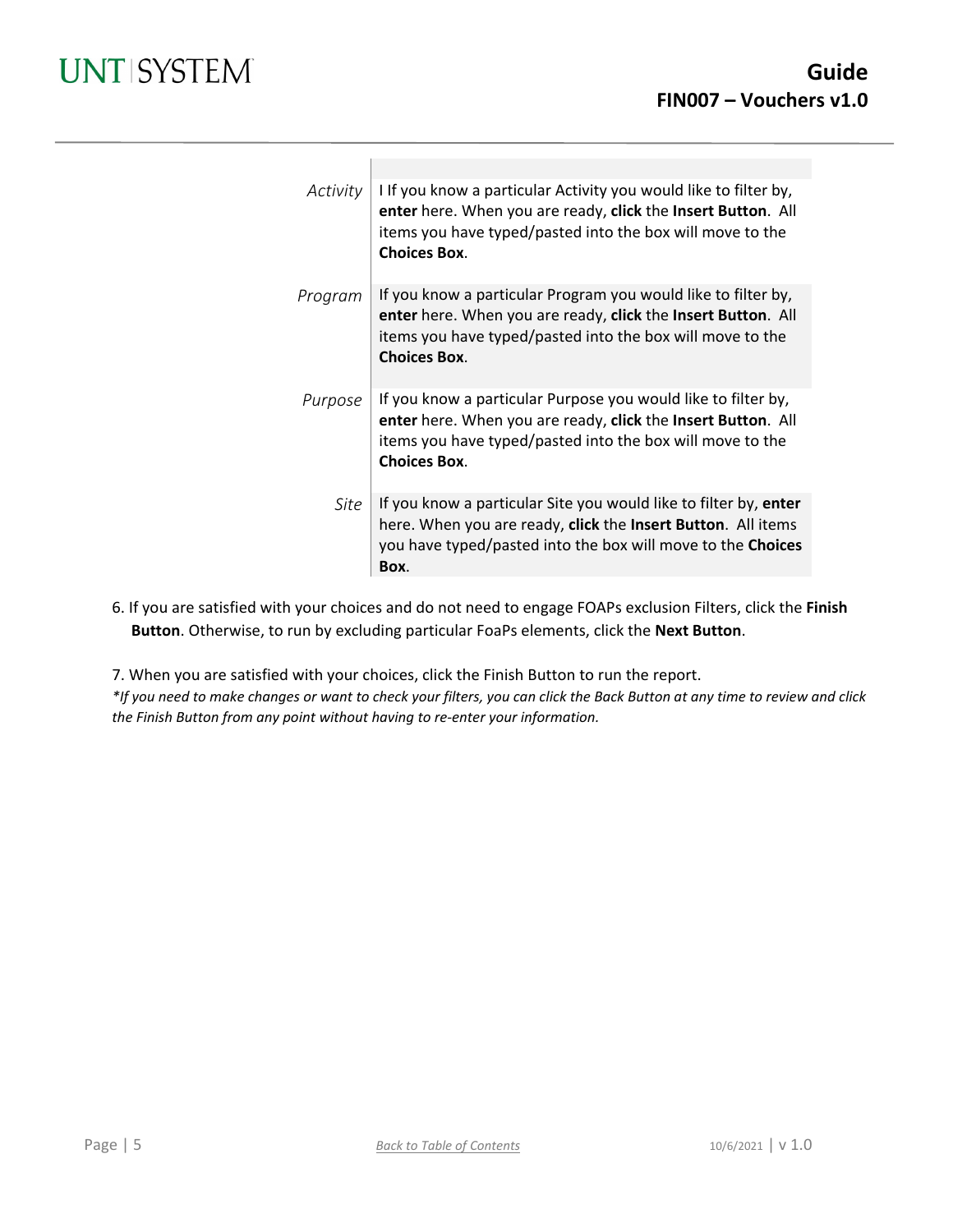# Report Results

| <b>Report Results</b><br>JUNT SYSTEM                                                                                                                    |                                       |                                                                                                                                                                                                                                                    | Voucher Info                                                            |                                                |
|---------------------------------------------------------------------------------------------------------------------------------------------------------|---------------------------------------|----------------------------------------------------------------------------------------------------------------------------------------------------------------------------------------------------------------------------------------------------|-------------------------------------------------------------------------|------------------------------------------------|
|                                                                                                                                                         | Voucher                               | Vendor<br>TreMonti Consulting LLC (0000046458)                                                                                                                                                                                                     | <b>Accounting Date</b><br>Jun 10, 2021                                  | <b>Entry Status</b><br>X - Deleted             |
|                                                                                                                                                         | <b>Description</b>                    | <b>Vendor Invoice</b><br>SERV-05/31/21                                                                                                                                                                                                             | <b>Entered Date</b><br>Jun 10, 2021 - (tec0057)                         | <b>Approval Status</b><br>P - Pending          |
|                                                                                                                                                         | <b>Purchase Order</b><br>0000157916   | <b>Merch Amount Base</b>                                                                                                                                                                                                                           | <b>Term Basis Date</b><br>May 1, 2021 - (30DYS)                         | <b>Budget Status</b><br>N - Not Budget Checked |
|                                                                                                                                                         | <b>PO</b> Receipt Date<br>May 1, 2021 | <b>Gross Amount</b><br>\$5,416.00                                                                                                                                                                                                                  | Due Date<br>Jun 26, 2021                                                | <b>Post Status</b><br>U - Unposted             |
|                                                                                                                                                         | <b>Ship Date</b>                      | <b>Freight Amount</b>                                                                                                                                                                                                                              | <b>Receipt Date</b><br>May 1, 2021                                      | <b>Match Status</b><br>T - To Be Matched       |
|                                                                                                                                                         | <b>Inspect Date</b><br>May 31, 2021   | <b>Misc Amount</b>                                                                                                                                                                                                                                 | <b>Invoice Receipt Date</b>                                             | Withholding Adj Flag                           |
|                                                                                                                                                         | <b>Requisition</b>                    | <b>Pay Amount</b><br>S5.416.00                                                                                                                                                                                                                     | <b>Invoice Date</b><br>May 25, 2021                                     | <b>In-Process Flag</b><br>N                    |
| Voucher PO Line Number Decoription<br>Description 264<br>Line<br>IP Commercialization Services<br>IP Commercialization Services to be<br>paid quarterly | <b>SVC</b><br>\$5416.00               | Quantity Unit of Measure Unit Price Freight Prorate Receiver Receiver Line Num Amount Only Flag Match Status Contract Contract Line Num Release Num<br>$\mathbf{v}$<br>$\sqrt{2}$                                                                  |                                                                         | Line info                                      |
| $- 51331 7240$<br>390040<br>$\sim$ 1                                                                                                                    | 202<br>850000 550                     | Distribution Line Reference Number Freigh Amount   Account   ALTACCT   Department   Fund Category   Fund   Fundcon   Project   PC Business Unit   Activity   Program   Purpose   Site   Open Item Key   Budget Date   Asset Fl<br>Sep 1, 2020<br>N | N - Not Checked<br>\$5,416.00<br>\$5,418.00<br><b>Total Line Amount</b> |                                                |

#### REPORT FEATURES

- The report will show Voucher information such as status, vendor, approval date, total, and line information
- Requisition Info at the top shows a purchase order's overall information
- Line info at the bottom will show all the lines relevant to the purchase order and the information with it

#### DRILL-THROUGH OPTIONS

• A drill-through will be on the Purchase Order number in the Voucher info which can be clicked to redirect to FIN006 – Purchase Orders with the information for the Purchase Order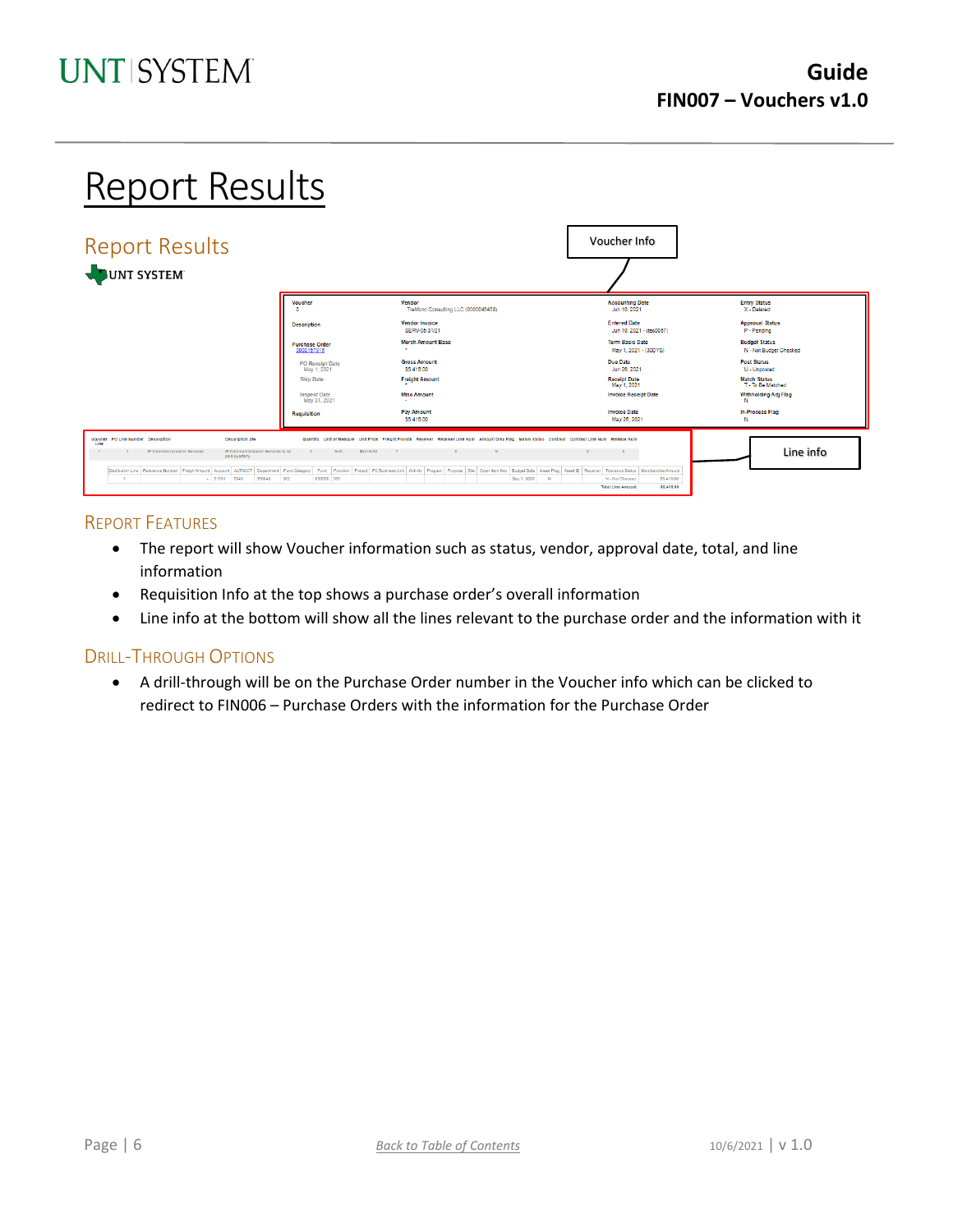# Cognos Report Functionalities

### LAYOUT OVERVIEW

- Report results are typically displayed in an interactive HTML on screen style.
- Based on your selections, if any, the report will only display results that match your initial filtering choices.
- Reports on screen may combine the Level Number result with the Description for that level in one single column. *(Report results exported to XLS will break these out, see Run Report and Down Load section below.)*
- If there is an error in your request or no results can be produced, you get a return message showing the parameters you chose that produced these results. *(See th[e Error Results section](#page-7-0) below for more information or to troubleshoot.)*

|                         | C9000 - Suspense<br>and Clearing | D9100 - Expense<br>Clearing    | 91003 - Undistributed P-<br>Card Exp                                                    | 649.25                   | 649.25         |
|-------------------------|----------------------------------|--------------------------------|-----------------------------------------------------------------------------------------|--------------------------|----------------|
|                         |                                  |                                | 91005 - Undistributed<br>Trav CC Exp                                                    | 0.00                     | 0.00           |
|                         |                                  |                                | Total                                                                                   | 649.25                   | 649.25         |
|                         |                                  | Total                          |                                                                                         | 649.25                   | 649.25         |
|                         | Total                            |                                |                                                                                         | 34,170,371.53            | 34,170,371.53  |
| Total                   |                                  |                                |                                                                                         | $\underline{\mathsf{O}}$ | $\overline{0}$ |
| Sep 29, 2021            |                                  |                                | 12:03:59 PM<br>1                                                                        |                          |                |
| $\overline{\wedge}$ Top | ↑ Page up                        | L Page down<br>$\times$ Bottom |                                                                                         |                          |                |
|                         | <b>Report - Total</b>            |                                |                                                                                         |                          |                |
|                         |                                  |                                | $\overline{\uparrow}$ Top $\uparrow$ Page up $\downarrow$ Page down $\downarrow$ Bottom |                          |                |
|                         |                                  |                                |                                                                                         |                          |                |

- Use the **"Page Down" Link** at the bottom left to see additional pages (if any).
- Use the **"Bottom" Link** to skip to the last page of **Applied Parameters** where you can review what your filtering choices were on the initial **Prompt Page** selections. Use the **"Top" Link** then to return to your first page.

# Exporting Your Report Results

## Exporting Your Report Results

In the upper left hand or right hand of the toolbar on your screen, you will see options to run report and view your results.

### EMAIL REPORT DIRECTLY

Click the **"Share"** symbol dropdown (next to the bell) on the upper right hand of the toolbar on your screen to select **"Email".** Fill in the desired email address, any additional information, and your onscreen results will be emailed from within the Cognos program.

|                    |  | 2 | . ? ) |
|--------------------|--|---|-------|
| Share              |  |   |       |
| Send<br>Link       |  |   |       |
| Select a platform: |  |   |       |
| Email              |  |   |       |